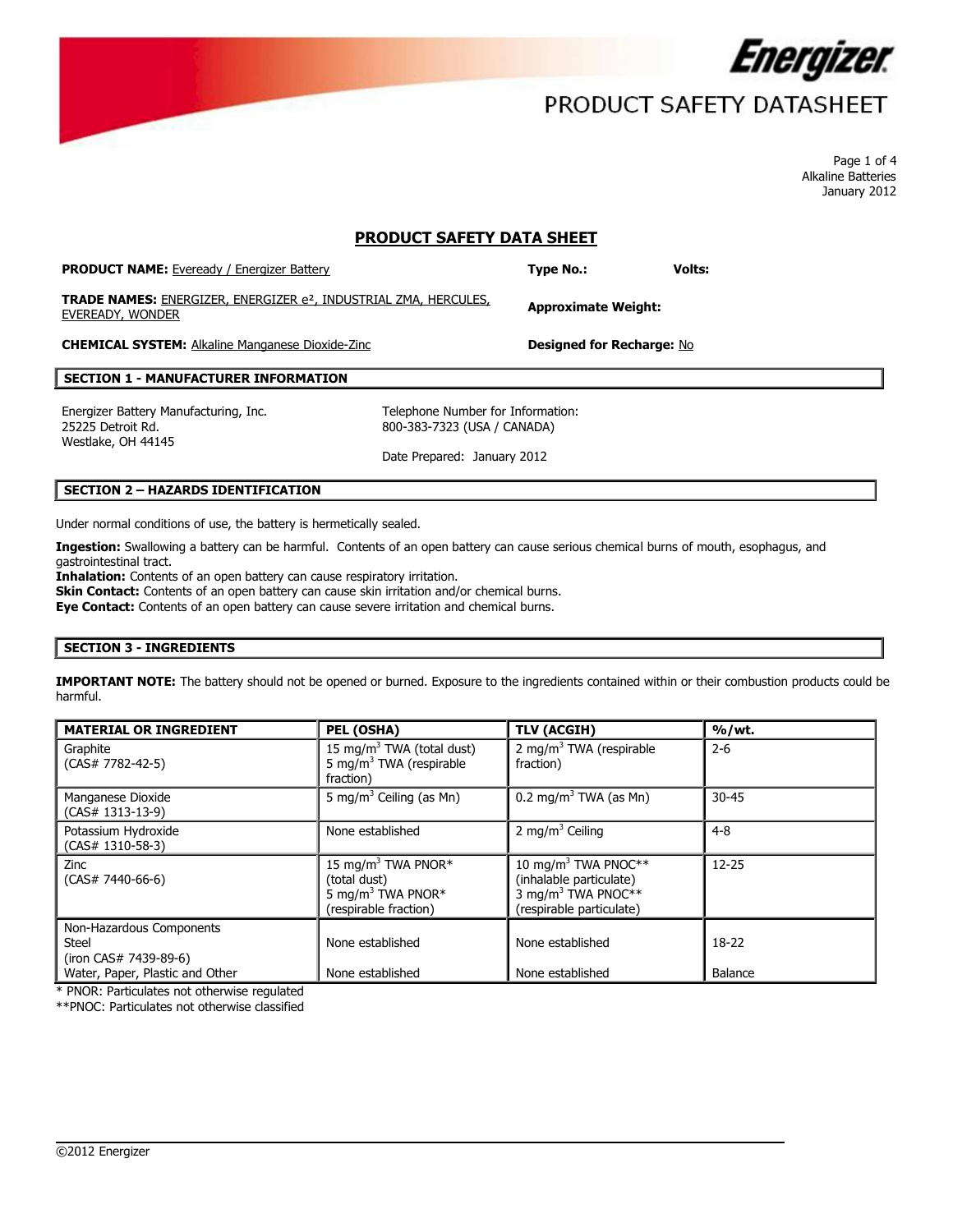

## PRODUCT SAFFTY DATASHFFT

Page 2 of 4 Alkaline Batteries January 2012

#### **SECTION 4 – FIRST AID MEASURES**

**Ingestion:** Do not induce vomiting or give food or drink. Seek medical attention immediately. CALL NATIONAL BATTERY INGESTION HOTLINE for advice and follow-up (202-625-3333) collect day or night.

**Inhalation:** Provide fresh air and seek medical attention.

**Skin Contact:** Remove contaminated clothing and wash skin with soap and water. If a chemical burn occurs or if irritation persists, seek medical attention.

**Eye Contact:** Immediately flush eyes thoroughly with water for at least 15 minutes, lifting upper and lower lids, until no evidence of the chemical remains. Seek medical attention.

## **SECTION 5 - FIRE FIGHTING MEASURES**

In case of fire, it is permissible to use any class of extinguishing medium on these batteries or their packing material. Cool exterior of batteries if exposed to fire to prevent rupture.

Fire fighters should wear self-contained breathing apparatus.

### **SECTION 6 - ACCIDENTAL RELEASE MEASURES**

To cleanup leaking batteries:

**Ventilation Requirements:** Room ventilation may be required in areas where there are open or leaking batteries.

**Eye Protection:** Wear safety glasses with side shields if handling an open or leaking battery. **Gloves:** Use neoprene or natural rubber gloves if handling an open or leaking battery. Battery materials should be collected in a leak-proof container.

## **SECTION 7 - HANDLING AND STORAGE**

**Storage:** Store in a cool, well ventilated area. Elevated temperatures can result in shortened battery life.

Mechanical Containment: If potting or sealing the battery in an airtight or watertight container is required, consult your Energizer Battery Manufacturing, Inc. representative for precautionary suggestions. Batteries normally evolve hydrogen which, when combined with oxygen from the air, can produce a combustible or explosive mixture unless vented. If such a mixture is present, short circuits, high temperature, or static sparks can cause an ignition.

Do not obstruct safety release vents on batteries. Encapsulation (potting) of batteries will not allow cell venting and can cause high pressure rupture.

**Handling:** Accidental short circuit for a few seconds will not seriously affect the battery. Prolonged short circuit will cause the battery to lose energy, and can cause the safety release vent to open. Sources of short circuits include jumbled batteries in bulk containers, metal jewelry, metal covered tables or metal belts used for assembly of batteries into devices.

If soldering or welding to the battery is required, consult your Energizer Battery Manufacturing, Inc. representative for proper precautions to prevent seal damage or short circuit.

**Charging:** This battery is manufactured in a charged state. It is not designed for recharging. Recharging can cause battery leakage or, in some cases, high pressure rupture. Inadvertent charging can occur if a battery is installed backwards.

**Labeling:** If the Eveready / Energizer Battery label or package warnings are not visible, it is important to provide a package and/or device label stating:

 $\overline{\phantom{a}}$ 

**WARNING:** do not install backwards, charge, put in fire, or mix with other battery types. May explode or leak causing injury. **Replace all batteries at the same time.**

Where accidental ingestion of small batteries is possible, the label should include:

Keep away from small children. If swallowed, promptly see doctor; have doctor phone (202) 625-3333 collect.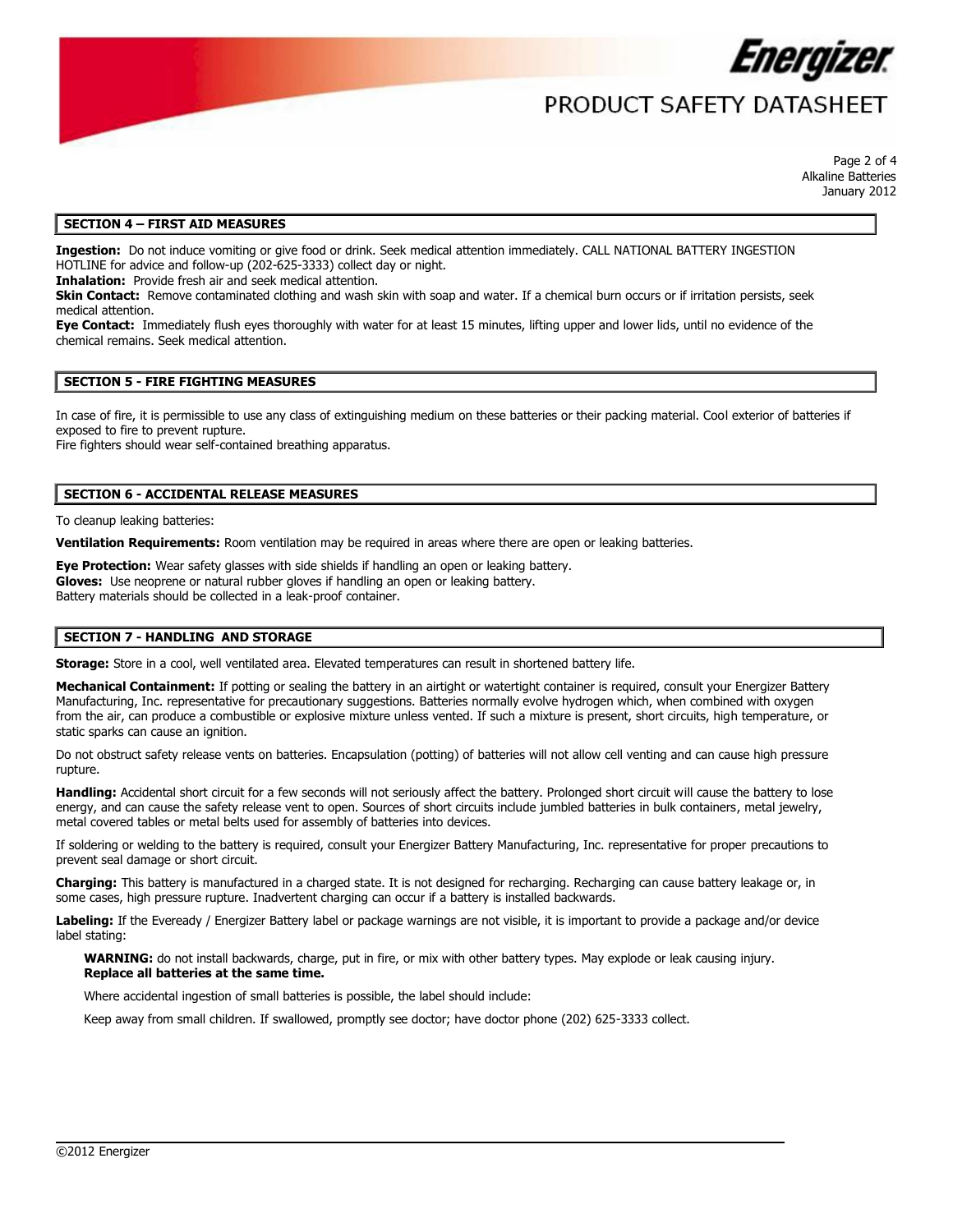

## PRODUCT SAFETY DATASHEET

Page 3 of 4 Alkaline Batteries January 2012

## **SECTION 8 - EXPOSURE CONTROLS/PERSONAL PROTECTION**

**Ventilation Requirements:** Not necessary under normal conditions.

**Respiratory Protection:** Not necessary under normal conditions.

**Eye Protection:** Not necessary under normal conditions.

**Gloves:** Not necessary under normal conditions.

## **SECTION 9 – PHYSICAL AND CHEMICAL PROPERTIES**

| Boiling Point @ 760 mm Hg (°C)          | Not applicable for an Article |
|-----------------------------------------|-------------------------------|
| Vapor Pressure (mm Hg @ 25°C)           | Not applicable for an Article |
| Vapor Density (Air = $1$ )              | Not applicable for an Article |
| Density $(g/cm^3)$                      | $2.0 - 3.0$                   |
| Percent Volatile by Volume (%)          | Not applicable for an Article |
| Evaporation Rate (Butyl Acetate $= 1$ ) | Not applicable for an Article |
| <b>Physical State</b>                   | Solid                         |
| Solubility in Water (% by weight)       | Not applicable for an Article |
| pH                                      | Not applicable for an Article |
| Appearance and Odor                     | Solid object / no odor        |

## **SECTION 10 – STABILITY AND REACTIVITY**

Alkaline batteries do not meet any of the criteria established in 40 CFR 261.2 for reactivity.

## **SECTION 11 – TOXICOLOGICAL INFORMATION**

Alkaline batteries are not hazardous waste. Under normal conditions of use, alkaline batteries are non-toxic.

## **SECTION 12 – ECOLOGICAL INFORMATION**

Issues such as ecotoxicity, persistence and bioaccumulation are not applicable for articles.

## **SECTION 13 – DISPOSAL CONSIDERATIONS**

Dispose of in accordance with all applicable federal, state and local regulations. Appropriate disposal technologies include incineration and land filling.

 $\overline{\phantom{a}}$